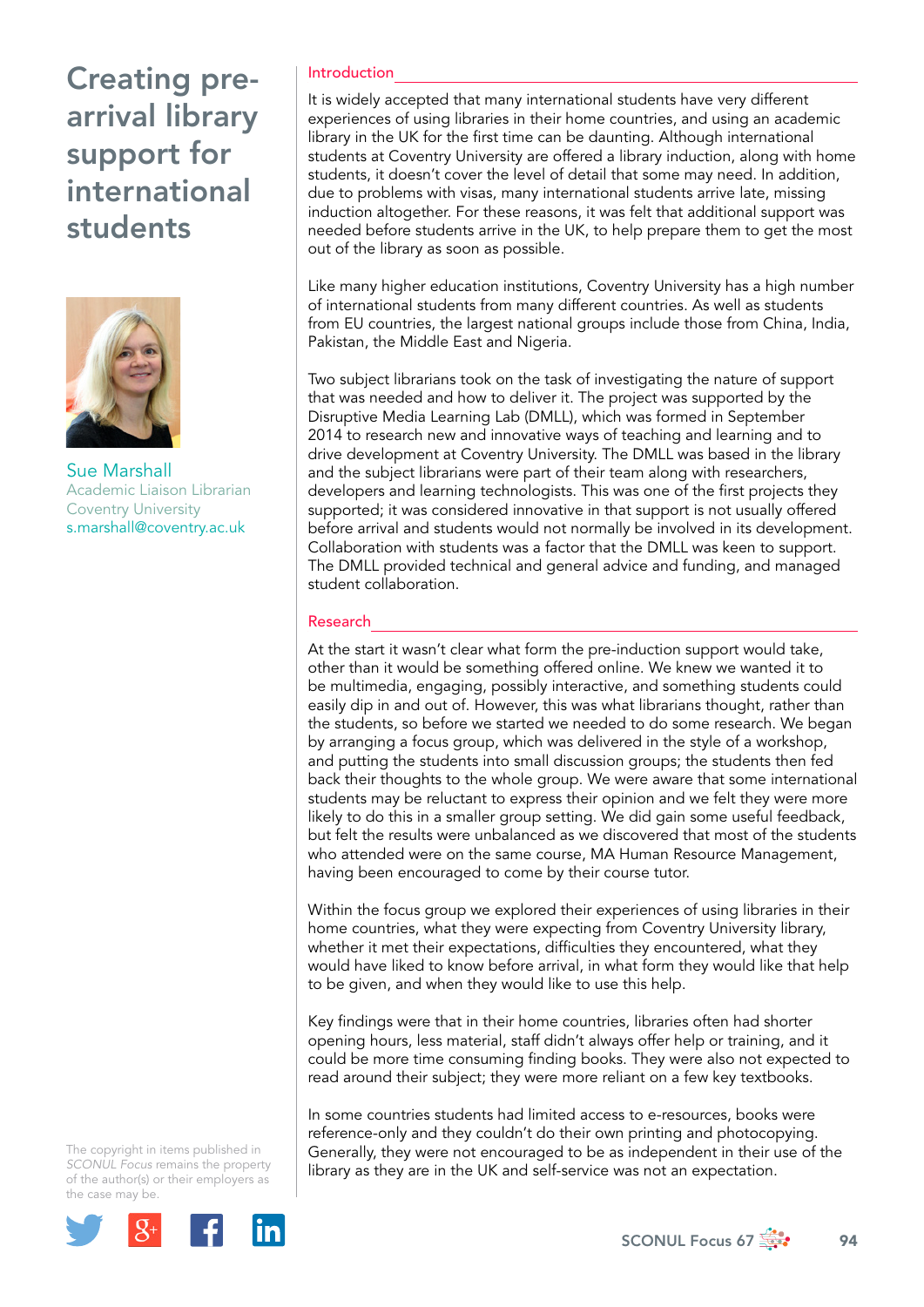# Creating prearrival library support for international students

The kind of help they said would have liked included 'how-to' videos for borrowing and returning books, finding their way around and signposting other support services. There were a number of suggestions for the format of this help, including quizzes, advice from current / previous students, podcasts videos, pdf guides, animations and online chat.

To supplement the information collected in the focus group, we ran a survey, from which we received a very good response and obtained useful information to inform the development of our online support. It was set up through Bristol Online Surveys and was distributed through the university's international office, key academics who have contact with international students, pre-sessional tutors and on the library's website.

The responses to the survey represented 42 different countries, the highest number being received from students from China, India and Nigeria, which is fairly representative of the student population. The responses also corresponded to the numbers in each of the four faculties.

The survey findings reflect the findings in the focus group. The main differences between the libraries in their home countries and Coventry University (CU) library was that there were more resources (both print and electronic) at CU, and the physical space was much larger and better equipped. It therefore followed that they wanted help with understanding the processes, finding books on the shelves, accessing online material, printing and photocopying and using self-issue and return. They would like this help to be delivered through an online environment, but, surprisingly, in the form of pdf guides. They also liked the idea of short film clips, virtual tours, and advice from other students and, to a lesser extent, animations and quizzes.

### **Development**

With the knowledge gained from the focus group and survey we set about developing the content and deciding what platform to present it on. Technologists in the DMLL advised that this could be achieved using a Wordpress site, which IT Services then set up; it would be easy to maintain without having to involve technical staff. Next we created pdfs about our services, facilities, how to find books, printing and photocopying, finding help and library words (glossary). In collaboration with students we created two films, one of student advice and the other introducing the subject librarians. We were also assisted by a colleague who used Captivate to create a short tutorial and quiz to explain how books are ordered and shelved.

We called the site PALS – Pre-arrival Library Support – as it is memorable, describes what it does, is inviting and friendly.

### Challenges

When the idea of the pre-arrival support was conceived, we rather naively thought that we would have a free hand to create it in a way we felt was appropriate. However, we soon learned that there were university procedures we had to comply with. First, because we were running focus groups and surveys, we had to obtain ethics approval, which was a bureaucratic, but necessary process. The site also had to be approved by the university marketing department, as it would be viewed by people outside the university. The marketing approval alerted us to a number of points that we hadn't considered, e.g. search engine optimisation (SEO). We didn't consider this to be a high priority as we were giving the web address to students once they had been offered a place, so they didn't need to search for the site. Another consideration was the size of some of the images we had used; they were too large and would take too long to load onto mobile devices. This was important to us, so we had to re-size the images.

The copyright in items published in *SCONUL Focus* remains the property of the author(s) or their employers as the case may be.